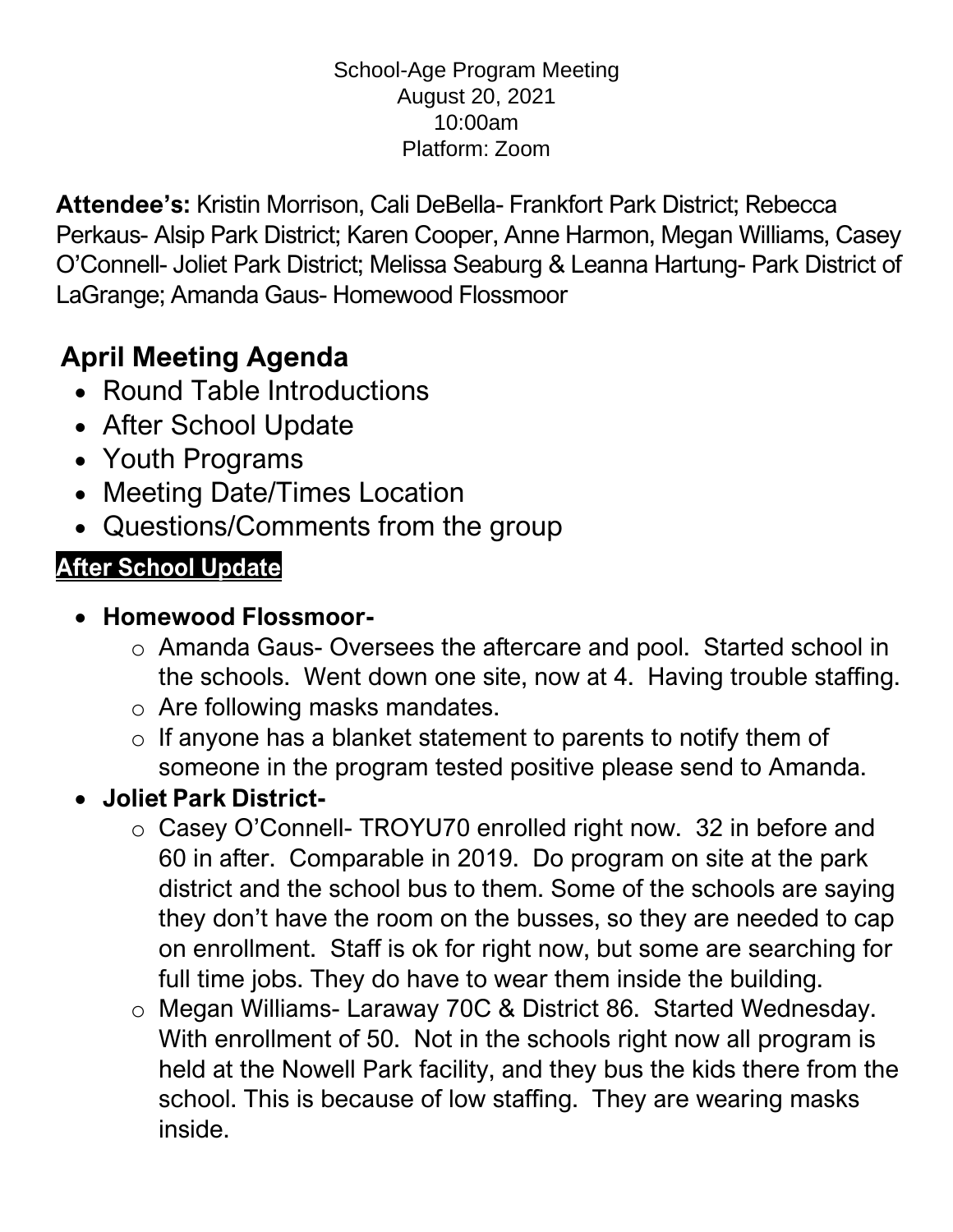#### • **Park District of LaGrange**

- o Melissa Seaberg- Enrollment is great with waitlists up to 100. Having huge staffing issues. Participating in a community wide job fair so hopefully some staffing will come from that. May not be able to hold it at one of the sites because of low staff.
- o Following school rules as far as masks.
- o Giving extra perks to entice new employees, free fitness, discounted room rentals, for afterschool if they have children, they would be able to attend for free, program free or discounted price (depending on the class).

#### • **Alsip Park District**

o Enrollment is up and most it's been for the first couple weeks of school. School begins Monday. We raised our capacity to 24 from 15 to get more kids off the waitlist. Biggest concern is picking up the kids from 3 different schools at the same time with only two vehicles.

#### • **Frankfort Park District**

- o Kristin Morrison-Before/After school held at school. Enrollment is going well. Staff is good for BASP.
- o Wearing masks as following school district.

#### • **New Lenox Park District**

- o Jess Tompkins- started on Wednesday, enrollment is at 40's at 4 different locations. Really struggling for staff right now, no one is applying.
- o Program held at school so requiring masks.

#### **Youth Enrichment Classes**

- **Joliet**
	- o Registration: Fall Soccer, Dance program and tumbling program seems to have the highest numbers.
- Most registration for youth program for fall happens in the next couple of the week.
- Joliet had Gary Kantor balloon making workshop in person for camp, and it went well. Might be an idea for a workshop.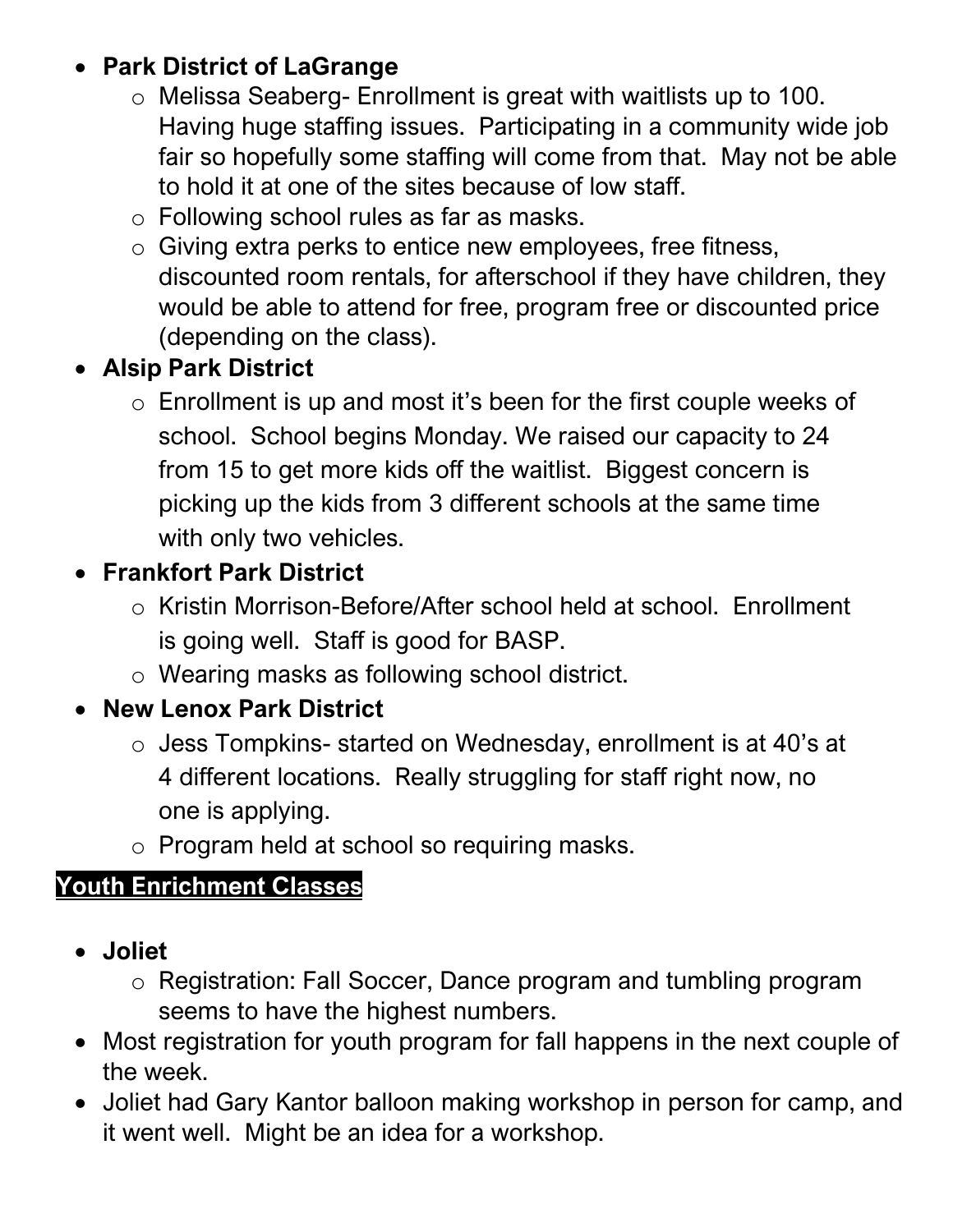#### **Questions from the Group**

- Notice that busses are 3 to a seat, is that with everyone?
	- o Some have been told because of the shortage they can't social distance on busses and they try to keep siblings together as much as they can.
- Brochures (who is now printing and who is doing online)
	- o Alsip: Print and online
	- o Frankfort: Print but limited copies and online
	- o Joliet: Just online now
	- o LaGrange: Print and online
- If Schools shut down again, what plans do you have in place.
	- o LaGrange has a plan in writing to do their e-learning program in their park district facility
	- o Most say we will offer programs very similar to last year.
- Refund/Household credit for kids that go in quarantine
	- o Will give household credit to be used at a later time.
- Homeschool Kids
	- $\circ$  Alsip has a few kids who will be attending afterschool after they homeschool days.
	- o Homewood requesting some programming during the day for the homeschool kids
- Is anyone offering birthday parties yet?
	- $\circ$  No one on the call seems to be offering it yet

Meeting Preference:

- Continue with Zoom Platform
- 1:00pm on Friday's

#### **Meeting Dates Going Forward**

**Meeting Time:** 1:00-2:00PM September 24, 2021 October 22, 2021 December 3, 2021 January 28, 2022 February 25, 2022 March 25, 2022 April 22, 2022 May 27, 2022: In person at Joliet Park District